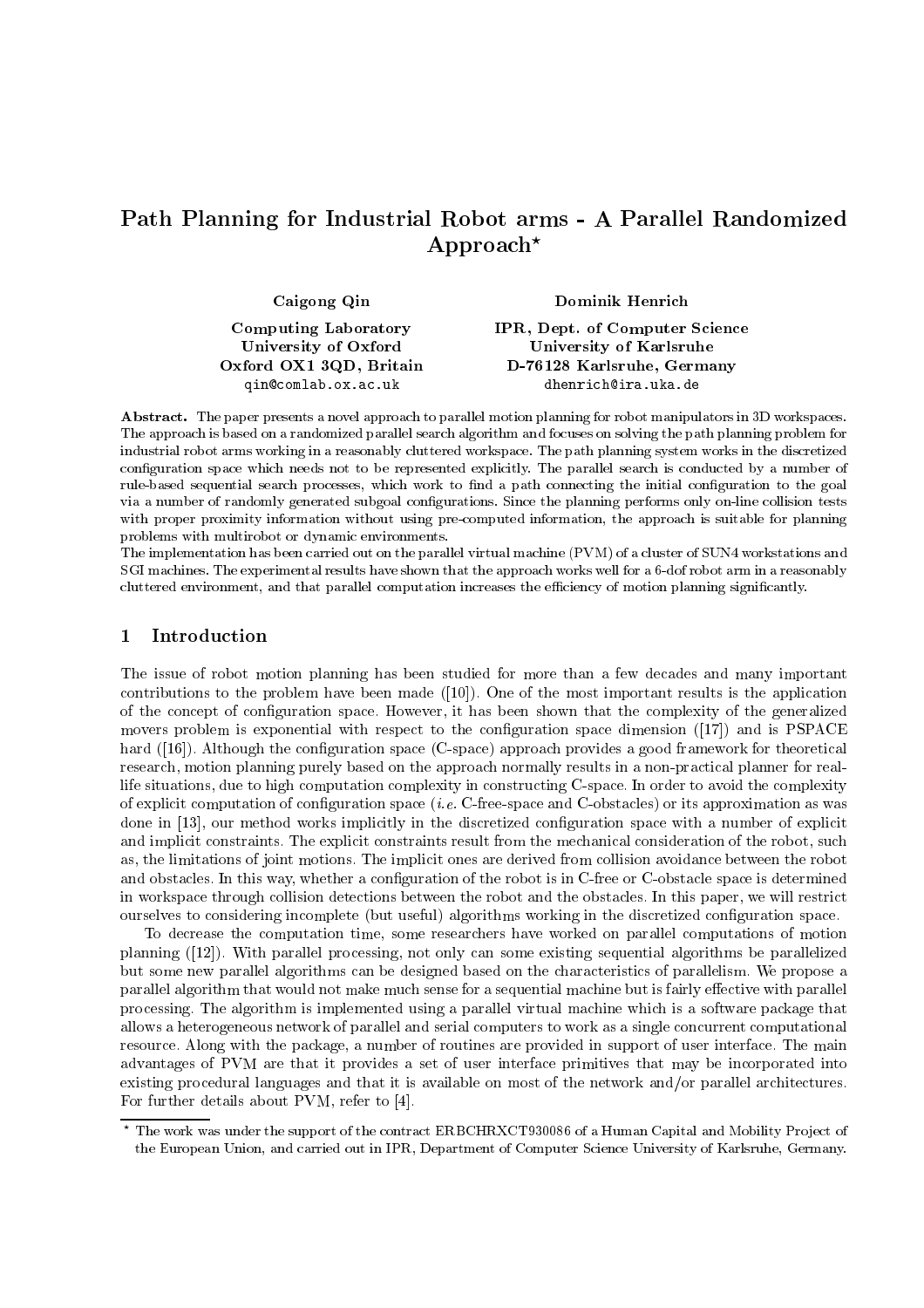Towards autonomous robot systems, motion planning is an important aspect in robotics. It has been attracting a great deal of interest over last 20 years. In the following, we will discuss some relevant work of motion planning.

Glavina [6] proposed an algorithm to solve the "findpath" problem by combining a goal-directed straightand-slide search and a randomized generation of subgoals. The idea is to conduct the search by following the straight line till the searching point reaches a C-obstacle in the discretized configuration space. Then, the searching configuration point slides along the obstacle boundary only if it reduces the configuration distance which is a function of suitably weighted combination of the configuration variables. The sliding process continues until the point gets stuck at a local minimum with respect to the conguration distance function. Then, a new subgoal is generated randomly. The reachability of the subgoal is tested by the same straightand-slide searching method from all introduced points (start and goal, and previous subgoals). Eventually, a site graph can be constructed as an abstract representation of the C-free-space. During the process, stepby-step collision tests are carried out in order to detect whether the point is running into a C-obstacle. The algorithm was implemented using a moving polygonal ob ject and the environmental polygonal obstacles in the 2D case.

Our work differs from the previous research in various ways. Rather than working on the moving polygonal ob ject in a 2D case, we consider motion planning for robot manipulators in 3D workspaces. We employ a complete domain-dependent rule base to guide path searching. The number and depth of local minima are reduced through a number of subgoals randomly or purposedly generated in parallel processing. In addition, we utilize some heuristics to reduce the number of collision detections instead of conducting step-by-step collision tests during planning.

Qin [15] presents a solid modelling scheme which is useful for efficient 3D path planners. The scheme makes use of the enhanced version of Gilbert, Johnson and Keerthi's minimum distance algorithm ([5]). This provides an efficient prototype to be tailored to collision detection and to distance computation respectively. We have adopted this scheme in this work. In addition, other heuristics for speeding up collision detection are also investigated by Henrich and Cheng [8], who introduced hierarchical representations of both obstacles and the robot working favourably for complex environments.

Kavraki and Latombe [9] proposed an approach concerning the randomized preprocessing of the configuration space to build up a global network of connected configurations. The idea is to use the *generate-and-test* method to construct a network of randomly but well selected collision free configurations. However, the algorithm requires that each generated configuration be checked to see if it is in C-free space, which could be computationally very expensive.

Challou et al. [3] presented a parallel motion planner using the parallel formulation of a randomized heuristic search. The algorithm is based on the parallelization of the randomized robot planning method proposed by [1].

Henrich [7] presented an extensive overview of the parallel approaches to robot motion planning. The parallel approaches can be divided into four classes: grid-based, graph-based, potential field, and mathematics programming. The method presented in this paper can be generally classied as grid-based.

### 3 Outline of the Approach

Our work focuses on developing an effective approach to solving the path planning problem for industrial robot arms operating in a reasonably cluttered environment. This means that the workspace of the robot arm is not maze-like. So it is basically assumed that the path planning problem has a number of acceptable solutions, though the assumption is not compulsory.

The approach is applied in the discretized C-space of the arm. The C-space needs not be represented explicitly with the support of a fast collision test and geometric reasoning. This avoids problems of computational complexity and memory requirement for the transformation between the robot worldspace and the C-space. Given the start and goal configurations, a conventional search (such as depth-first search, best-first search, etc.) within the free C-space will readily involve a great deal of backtracking and will therefore require a large amount of computation. The main reason is that the search space is normally very large and has some local minima with respect to some heuristic function of configuration parameters. One of the human-inspired pathnding strategies is to divide the whole complicated search task into several simpler sub-tasks by setting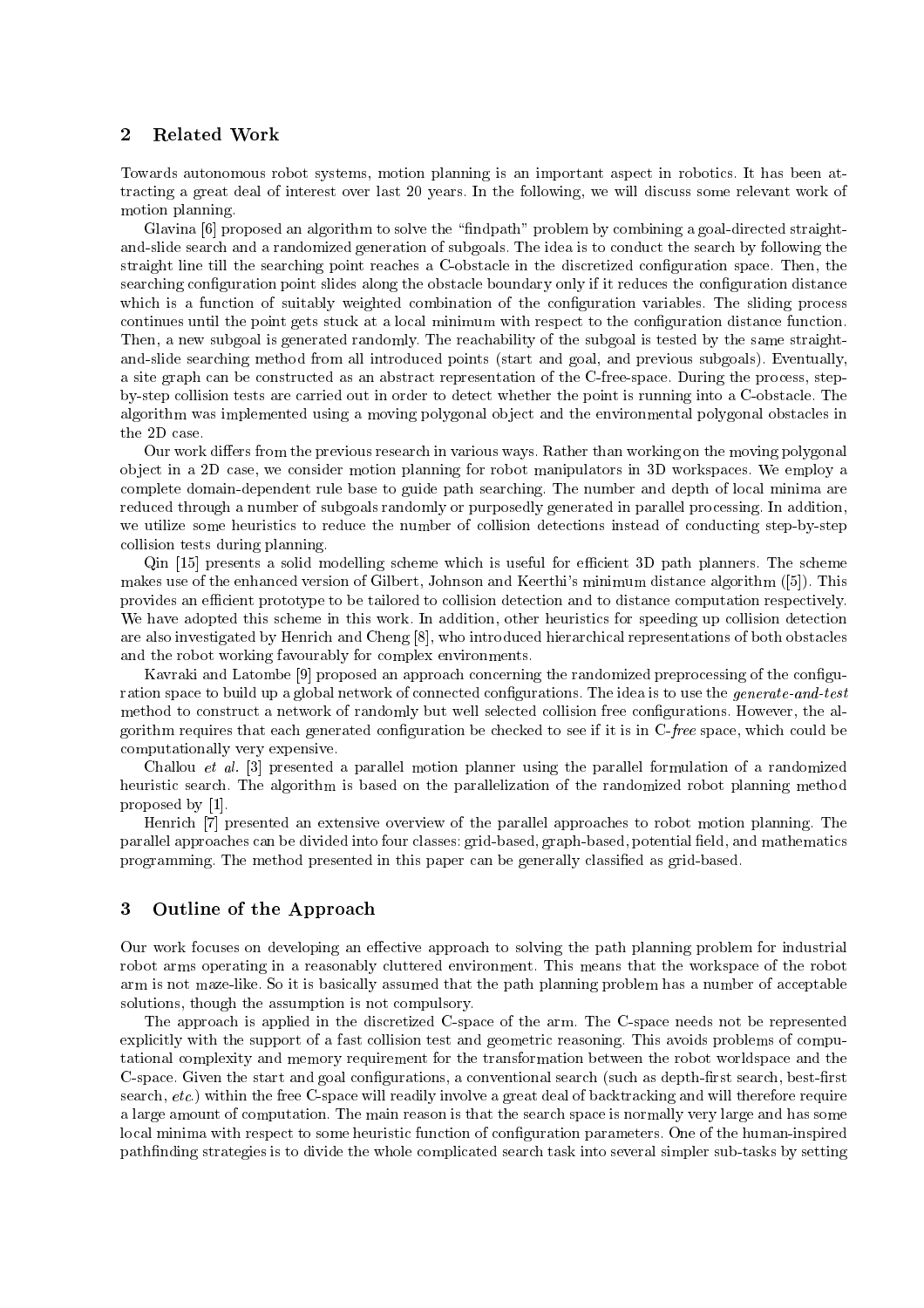up proper subgoals between the start and the goal congurations. However, the problem of how to set up subgoals properly is usually not trivial, and it may help by using the generalized Voronoi diagrams (GVD) of the robot's free workspace or other global information.



Fig. 1.: An illustrative diagram for path search. (1) Searching for a path is costly no matter whether from the start to the goal or reversely. (2) With a via point v, the combination of searching from v to the start and to the goal respectively is much easier.

Figure 1 shows an example of a path search with dead end C-obstacles. It illustrates that while the direct search from the start to the goal or reversely is not cheap, an indirect search with some via points may be very helpful. This phenomenon, along with the availability of parallel processing, encourages us to come up with a straight *randomized parallel search* algorithm. The general idea of this algorithm is to randomly generate a number of subgoals in the discretized free C-space. Then, parallel searching with each subgoal attempts to find a path connecting the initial configuration with the goal via the subgoal configuration. The purpose of the approach is for the motion planning system to cope with some deep local minima (see Figure 1). In this sense, it is a two-phase search which tries to find a subpath connecting the initial with the randomly generated subgoal and a subpath connecting the subgoal with the final goal. The reasons for not using a three- or multi- phase search are (1) that a path from the initial to the goal via more than two randomly generated subgoals will usually be longer in length and (2) the planner may correspondingly take a longer time than that in a two phase search. But we claim that three or more phase search will be very effective to help robot avoid some very deep local minima if all subgoals are generated under the guidance of some global information.

#### 3.1Sequential search

For each path search task from one configuration to the other, we have employed an expert system method to perform path searching with the guidance of a set of rules. We use CLIPS<sup>2</sup> as the expert system shell, which is embeded as a module into  $C++$  programs. For generality, the following discussion is for a general n-dof robot arm.

Let  $\mathcal{C}^n$  be the n-dimension configuration space. In order to reason and search, we discretize the configuration space  $\mathcal{C}^n$  into a rectangloid grid  $\mathcal{GC}^n$  (with appropriate modular arithmetic for the angular joint parameters). For each configuration  $q = (q_1, q_2, ..., q_n)$  (in  $\mathcal{C}^n$ ) at which the robot is within its workspace, we have

$$
q_i^{min} \le q_i \le q_i^{max} , \qquad i = 1, 2, ..., n. \tag{1}
$$

which specifies the limitations of joint motions.

For convenience of reference, we define  $S = \{q : \mathcal{GC}^n | q = (q_1, q_2, ..., q_n) \text{ satisfies (1)} \}$  as the set of configurations at which the robot is within its workspace.

In  $\mathcal{G}C^n$ , each grid node can be indexed by a point in  $\mathcal{Z}^n$ , where  $\mathcal Z$  is the set of integers used in mapping:

$$
\mathcal{F}: \mathcal{G}\mathcal{C}^n \to \mathcal{Z}^n \ , \ \ i.e. \ \mathcal{F}(q) = (i_1, i_2, \dots i_n) \ . \tag{2}
$$

 $\mathcal{F}: \mathcal{GC}^n \to \mathcal{Z}^n$ , *i.e.*  $\mathcal{F}(q) = (i_1, i_2, \ldots i_n)$ . (2)<br>where  $q \in \mathcal{S}$  and  $i_\ell \in \mathcal{Z}$   $(1 \leq \ell \leq n)$ . In this sense,  $\mathcal{Z}^n$  is regarded as a symbolic abstraction of  $\mathcal{GC}^n$ . The<br>reasoning system ru reasoning system runs directly on  $\mathcal{Z}^n$  with other symbolic facts. At the lower level, reasoning is conducted directly on geometric data. The two levels are connected through a number of geometric primitives.

<sup>2</sup> C Language Integrated Production System, developed in NASA.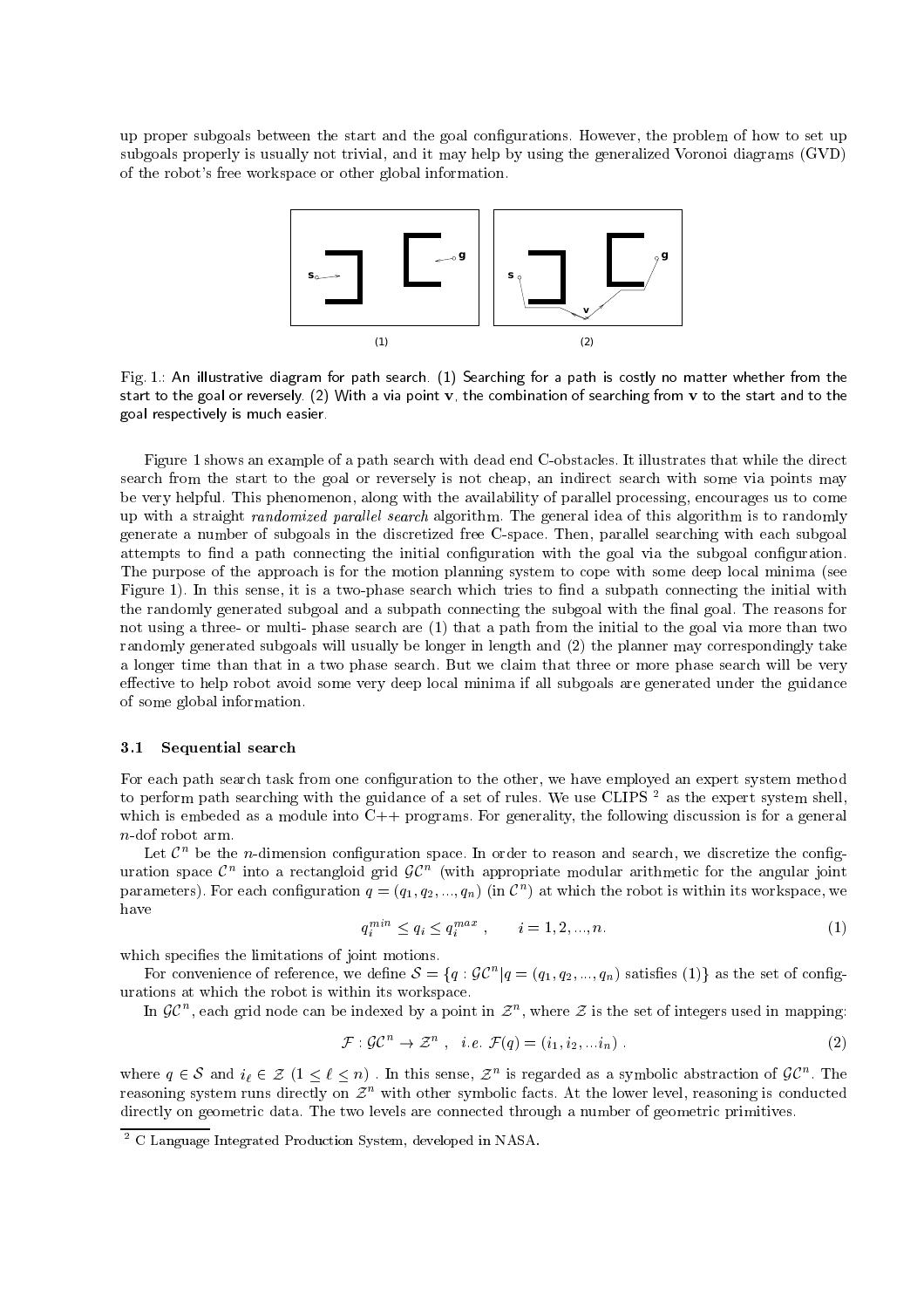In our reasoning system, path planning considers only the 1-neighbors of the current configuration as candidates to move to in each step. Then a number of rules are designed to select an optimal candidate according to the following *cost function*  $P$ :

$$
\mathcal{P}(q) = \begin{cases} +\infty \text{ if } q \text{ does not satisfy constraints (1)} \\ +\infty \text{ if } q \text{ is not in } C\text{-free space} \\ f(q) \text{ otherwise} \end{cases}
$$

with

$$
f(q) = \sum_{i=1}^{n} \omega_i ((\mathcal{F}(q_{goal}))_i - (\mathcal{F}(q))_i)^2
$$
\n(3)

where  $\omega = (\omega_1, \omega_2, ... \omega_n)$  is a weight vector with  $\omega_i > 0$ , which is determined heuristically using the model of the robot manipulators.

With the support of some procedural geometrical primitives, a number of rules working in  $\mathcal{Z}^n$  have been created to guide the search for a path in  $\mathcal{GC}^n.$  In addition to rules for initialization, detection of goal reaching and generation of candidates for next movement, there are several other rules devoted to decision-making for the next step. At each step, all the candidates which are previously visited will be removed first; then the candidate with the lowest cost with respect to P(q) is checked to see if it is out of the robot workspace or in C-obstacles. If it is in C-free space and within the robot workspace, the candidate will be accepted and all others removed; otherwise, it will be removed and the next best candidate will be checked. If the selection procedure results in an empty set of candidates, a rule will force the search to backtrack. For more details on the rule-based search, refer to [14].

#### 3.2Parallel Search

Given the start and goal configurations, the sequential search algorithm alone may take too much computation time to find a path. To improve the efficiency of the path search, we take advantage of parallel processing to conduct the path search using the randomized parallel search algorithm. In the example shown in Figure 2, a number of processes concurrently conduct a search for a path connecting the start and goal configurations. Each process generates one subgoal randomly in the C-free space and then starts searching for a subpath from the subgoal to the start configuration and for another subpath from the subgoal to the goal configuration. The final path is the proper concatenation of the two subpaths. Whenever a process returns such a final path, all search processes will be terminated. The termination criterion used here is very simple and easy to implement under the PVM.



Fig. 2.: An illustrative diagram: (1) Randomly generated subgoals in C-free space; (2) Each process conducts search for a subpath from the subgoal to the start configuration; (3) After step 2, each process starts searching for another subpath from the subgoal to the goal configuration; (4) The first path a process returns will be accepted as the final path.

For each process, search always starts from the subgoal to the start and to the goal configurations respectively, rather than from the start conguration to the subgoal and then from the subgoal to the goal configuration or reversely. It is out of concern that if the start or the goal configuration is in a deep local minimum it can be hard to jump out of such a minimum by starting search from the start or the goal configuration even with help of subgoals. In this case, it may be made easier by searching from a subgoal to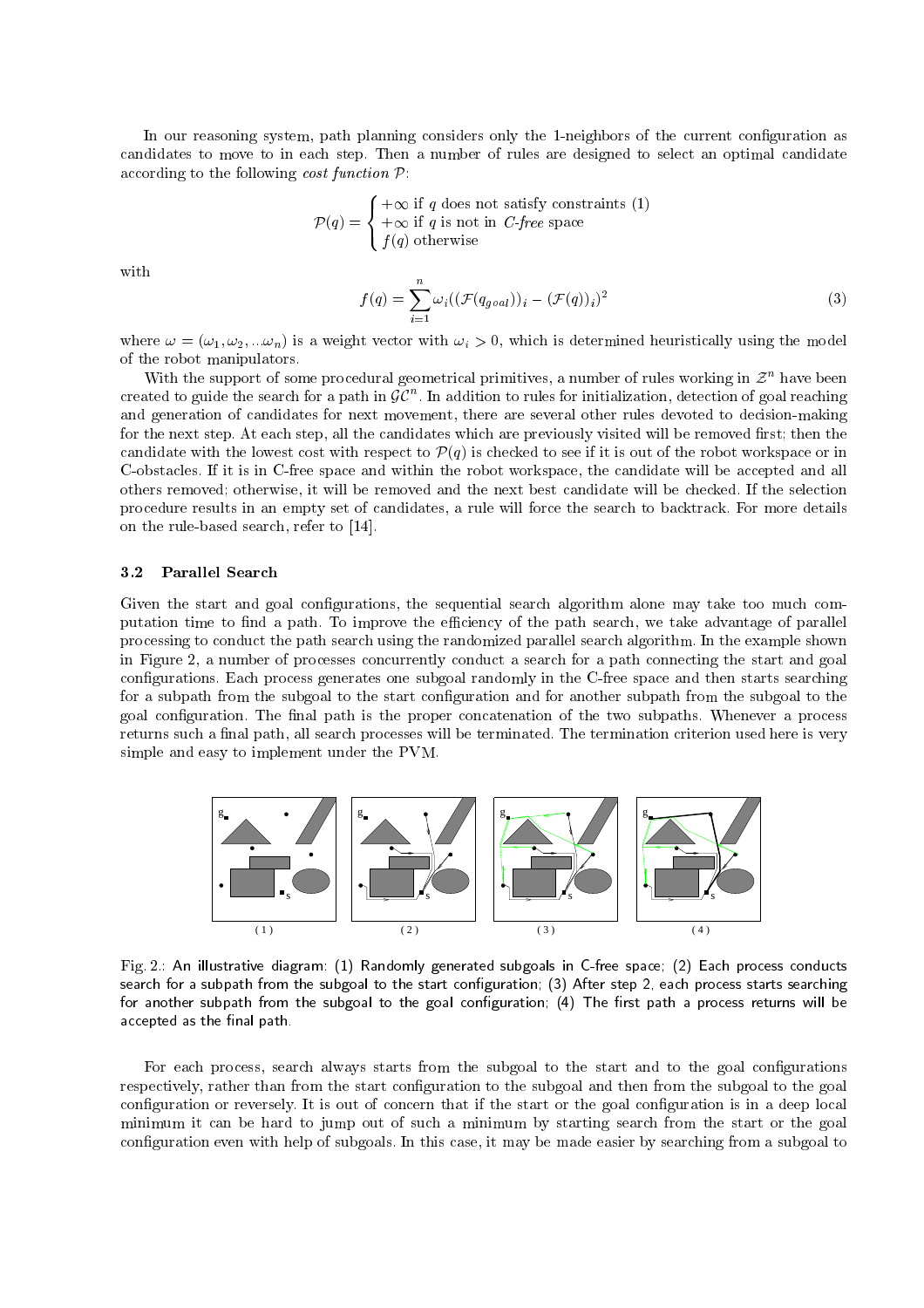the start and the goal configurations respectively. This effect is especially exploited by the parallel algorithm where multiple subgoals are used.

As we know, the final path obtained in this method tends not to be optimal even if each subpath is optimal. But we claim that it is probabilistically optimal provided that the number of random subgoals tends to be infinite.

In some situation without or with sparsely-cluttered obstacles, search for a path from the start to the goal configuration or reversely may be more efficient. To make the method more robust, two extra processes are designated to conduct search directly from the start to the goal conguration and from the goal to the start configuration respectively, while other processes conduct search through subgoals. Therefore, it holds that the time for planning with one process is not less than that with multi-processes.

In all, our approach to parallel processing has some advantages. It needs no heavy load of communications and no load balancing necessary. It is independent of parallel architecture and of low memory space requirements.

#### **Heuristics**  $\overline{4}$

#### 4.1Discretization resolution

In a discretised configuration space of the robot arm, the resolution settlement of discretization is also an important issue. There is a trade-off in the granularity of discretisation or resolution: too fine will increase the search space exponentially and too coarse may result in failing to find a path even if there exists one.

We have adopted a heuristic to help set up the discretization resolution of the C-space. Instead of having uniform resolution along each configuration coordinate, we set up the resolution along each coordinate differently estimating the maximum movements of the robot's endeffect at each step the robot moves along the coordinate. The resolution should be so fine that the maximum movement of the robot endeffect is not more than a pre-set distance at each step the robot moves along the coordinate. In this way, generally, the nearer a joint is to the base, the finer the discretization resolution is for the corresponding joint angle.

Formally, for the *i*-th coordinate  $q_i$  of the C-space, let  $N_i$  be the number of intervals along  $q_i$ . Then,  $N_i = \lceil \frac{q_i^{max} - q_i^{max}}{\Delta \theta_i} \rceil$  and  $\Delta \theta_i = 2 \arcsin(\frac{MaxMove}{2l_i})$ , where  $q_i^{max}$  and  $q_i^{min}$  are the limits of joint motions (see  $_{\rm{F}\rm{O}I}$  multiply  $_{l}$  is the length between the center of the joint to the farthest point the endeliect can reach, and  $MaxMove$  is a pre-set distance the robot moves along the coordinate at one step.

#### 4.2Prediction of Maximum Movement

Geometric reasoning plays an important role in motion planning. [11] used it to approximate the configuration space by calculating the maximum movement of links. Similarly, [2] used the idea to provide analytical formulae for a specic robot model to reason about the occupancy of C-obstacles.

This heuristic is used to improve the rule-based sequential search algorithm by minimizing the number of collision detections. As introduced in  $\S 3.1$ , the rule-based search performs a collision test at least once at each movement step. So, even in the extreme case that there is no obstacle around, the search still must conduct unnecessary collision tests at each step along the line connecting the start and the goal configurations. To cope with the problem, we make use of a heuristic called prediction of maximum movement.

The idea of the heuristic is to utilize proximity information in path searching rather than simply conducting collision tests at each step. As we know, the movement of the robot endeffect is not more than the pre-set  $MaxMove$  at each step that the robot moves along any one of the coordinate axis directions of the C-space. This also implies that the movement of any other points on the robot arm is not more than  $MaxMove$  at each step. Let d be the minimum distance between the robot and obstacles around. Let  $FreeSteps$  be  $FreeSteps = \lfloor \frac{d}{MaxMove} \rfloor$ . Then, we can conclude that the robot arm is ensured to be collision-free for FreeSteps consecutive steps. This helps release the searching from collision tests for FreeSteps steps. Figure 3 shows an example with  $FreeSteps = 3$ .

### 5 Experimental Results

The motion planning system is implemented in  $C++$  with the embedded rule-based expert system. Experiments have been carried out on the PVM of a cluster of SGIs and SUN4 workstations. The number of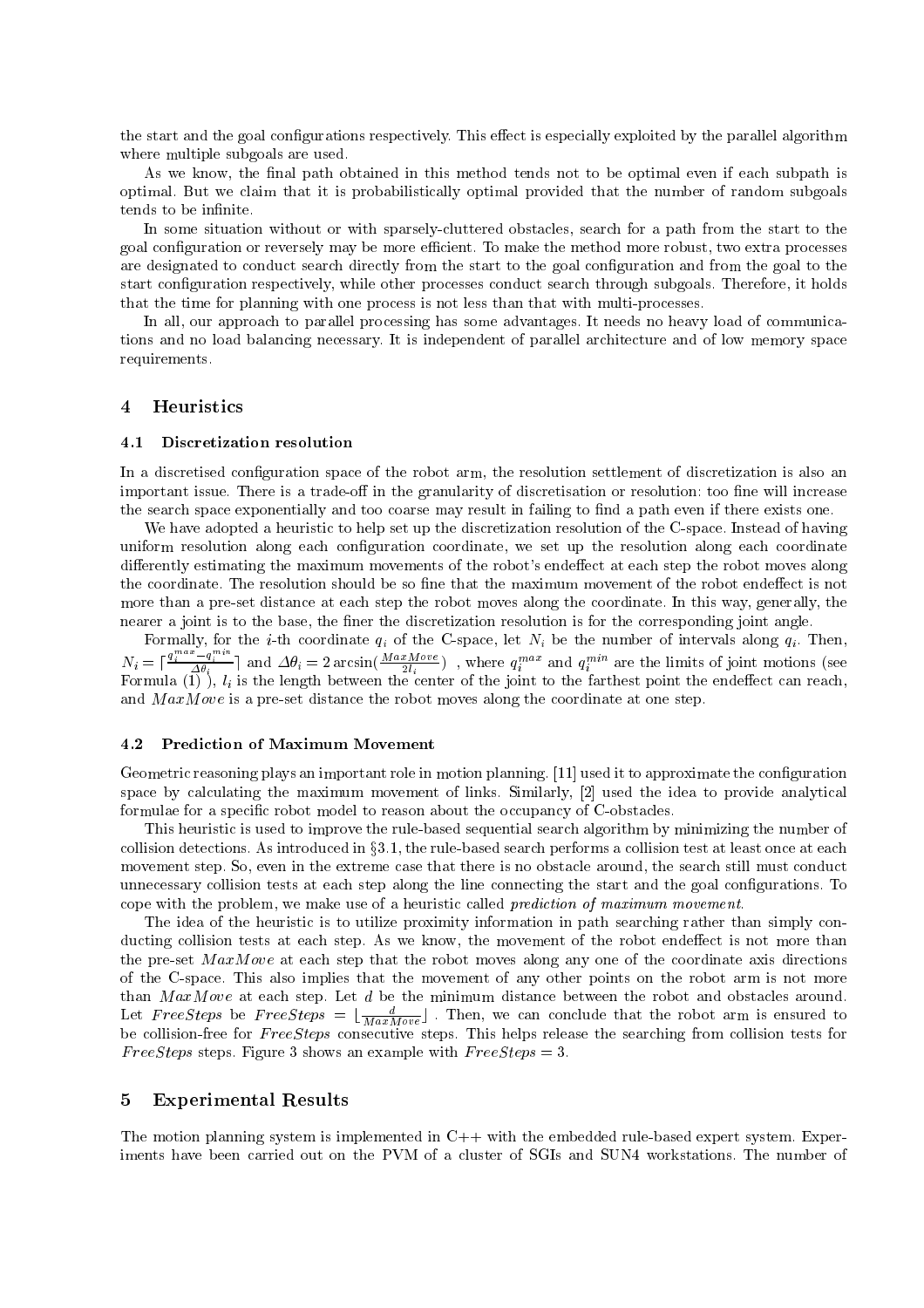

Fig. 3.: An illustration of using the heuristic of prediction of maximum movement with  $FreeSteps = 3.$  (1) The arm's current configuration. (2) The arm is ensured to be collision-free while moving along  $\theta_1$  for 3 consecutive steps in either the positive or negative direction (with  $\theta_2$  fixed). (3) Similar as the above with  $\theta_1$  and  $\theta_2$  exchanged. (4) The arm is collision-free while moving along the coordinate axis (either  $\theta_1$  or  $\theta_2$ ) directions of the C-space for 3 consecutive steps.

machines or processors available is limited (up to 45 workstations). In addition, the heterogeneneous machines range from SUN Sparc classic to Sparc20 and from SGI IRIX5.3 R3000 to IRIX5.3 R4000. In this section, we will present some experimental results and show the performance of the planning system with some examples.

Due to the randomness of our parallel algorithm, the time taken to solve one problem may vary more or less from one run to another. All the data presented in this section are calculated by taking the mean value of the corresponding experimental results.

We used a 6-dof robot manipulator of PUMA 200 type as the robot model. In our experiments on a SGI machine of IRIX5.3 R4000, it takes 3.835 ms to modify the robot from one conguration to another and to conduct a single collision detection for the case shown in Figure 4. The discretization resolution has been set through the heuristics (see Section 4), so that the joint i of the robot moves  $\Delta\theta_i$  at each movement step, where  $(\Delta \theta_0, \Delta \theta_1, \Delta \theta_2, \Delta \theta_3, \Delta \theta_4, \Delta \theta_5) = (2.23, 2.23, 3.47, 0.88, 0.88, 9.56)$ . The weight vector  $\omega$  for the cost function  $f(q)$  in Formula (3) is set to gives higher priority to the first few joints.

Experiments have also shown that employing the heuristic of prediction of maximum movement improves the performance of the planning system. In the example shown in Figure 4, averagely, the planning takes about 22.69 seconds and conducts 622 collision tests without using the heuristic. Nevertheless, it only takes about 9.64 seconds and conducts 371 collision tests by use of the heuristic on the PVM of a cluster of 10 SUN4 and 4 SGIs.



Fig. 4.: Snapshots: (a) The robot is in the initial configuration; (b) and (c) the robot is searching its way towards the goal; (d) the arm reaches the goal.

Another example shown in Figure 5 is to find a path for the robot arm in the workspace occupied with 15 randomly sized and located rectangular obstacles. It takes 32.96 seconds on the PVM of a cluster of available 41 SUN4 and 4 SGI machines. Further experiments show that the eciency increases with increasing number of processors (see Figure 6 (a)). Figure 6 (b) shows that the more subgoals employed, the better a path length found in the example which is shown in Figure 5.

As we know, *speedup* is defined as the ratio of the time taken to solve a problem on a single processor with the best sequential algorithm to the time needed to solve the same problem on a parallel machine with identical processors. The performance of our algorithm on the example shown in Figure 5 implies the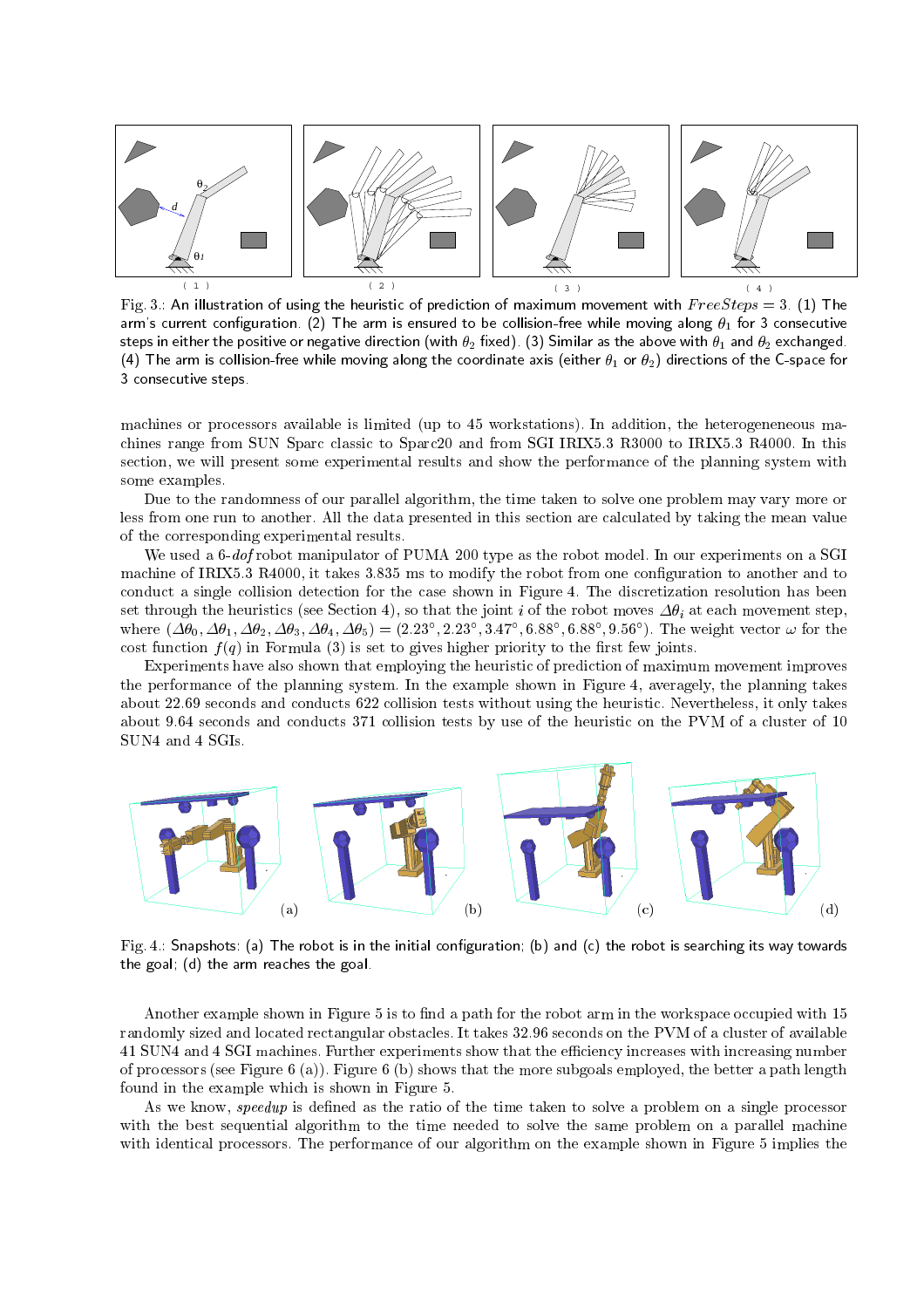

Fig. 5.: The robot arm is in motion. The planning takes 32.96 seconds averagely on PVM of a cluster of 41 SUN4 and 4 SGI machines.



Fig. 6.: (a) The illustrative graph of the performance of the randomized parallel planning algorithm. (b) The more subgoals employed, the better a path length can be found (each process deals with one subgoal).

speedup of 14.75 with 15 processors, though the experiments are not conducted on identical processors and the time taken to find a path on a single processor may not be optimal.

In a further example which is to find a path for the robot arm in the workspace occupied with 20 randomly sized and located rectangular obstacles, planning takes 34.81 seconds on the PVM of a cluster of available 41 SUN4 and 4 SGI machines.

### 6 **Conclusions**

This paper presents a novel approach to parallel motion planning for robot manipulators in 3D workspaces. The approach is based on the *randomized parallel search* algorithm and focuses upon solving the path planning